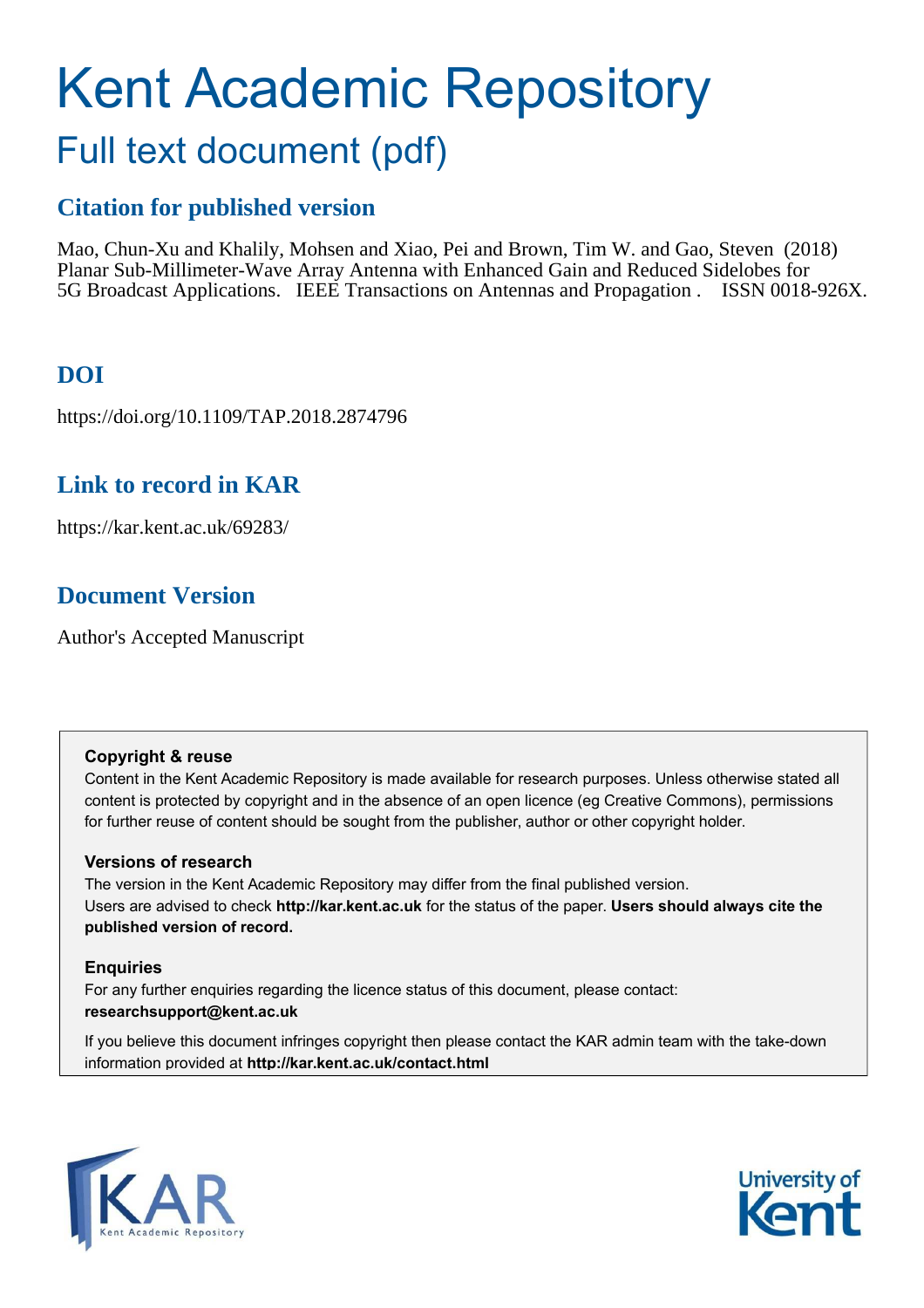## Planar Sub-Millimeter-Wave Array Antenna with Enhanced Gain and Reduced Sidelobes for 5G Broadcast Applications

Chun-Xu Mao, Member, IEEE, Mohsen Khalily, Senior Member, IEEE, Pei Xiao, Senior Member, IEEE, Tim W. C. Brown, Member, IEEE, Steven Gao, Senior Member, IEEE

**Abstract—In this paper, a compact, broadband, planar array antenna with omnidirectional radiation in horizontal plane is proposed for the 26 GHz fifth-generation (5G) broadcast applications. The antenna element is composed of two dipoles and a substrate integrated cavity (SIC) as the power splitter. The two dipoles are placed side-by-side at both sides of the SIC and they are compensated with each other to form an omni-directional pattern in horizontal plane. By properly combing the resonant frequencies of the dipoles and the SIC, a wide impedance bandwidth from 24 to 29.5 GHz is achieved. To realize a large array while reducing the complexity, loss and size of the feeding network, a novel dual-port structure combined with radiation and power splitting functions is proposed for the 1st time. The amplitude and phase on each element of the array can be tuned, and therefore, the grating lobes level can be significantly reduced. Based on the dual-port structure, an 8-element array with an enhanced gain of over 12 dBi is designed and prototyped. The proposed antenna also features low profile, low weight and low cost, which is desirable for 5G commercial applications. Measured results agree well with the simulations, showing that the proposed high-gain array antenna has a broad bandwidth, omni-directional pattern in horizontal plane, and low side-lobes.** 

**Index Terms—Antenna, Array, broadband, broadcast, millimeter-wave (mm-Wave), omni-directional, fifth-generation (5G).** 

#### I. INTRODUCTION

HE development of the wireless communication systems THE development of the wireless communication systems has been significantly changing our life styles in the past two decades. To support the potential wireless applications, such as multimedia devices, Internet of things (IoT), intelligent transportation system (ITS), an advanced mobile system with a gigabit per second data rate is highly desired, which cannot be handled by current fourth-generation (4G) communication

Manuscript submitted on May 30, 2018; This work is supported in part by the European Commission under the 5GPPP project 5GXcast (H2020-ICT-2016-2 call, grant number 761498). The authors also would like to acknowledge the support of the University of Surrey 5GIC [\(www.surrey.ac.uk/5gic\)](http://www.surrey.ac.uk/5gic) members for this work.

S. Gao is with School of Electrical and Digital Arts, University of Kent, CT2 7NZ, UK.



Fig. 1. Aston soccer stadium for 5G broadcast test spot.

systems due to the limited bandwidth. To overcome the bandwidth limitation, the International Telecommunication Union (ITU) has licensed several millimeter-wave (mm-Wave) spectrums for the potential 5G and beyond applications, including 24.25-27.5 GHz, 37-40 GHz and 66-76 GHz [1]. Since then, much attention has been paid to the research of mm-Wave antennas, in both academia and industry.

 To realize the gigabit data rate while overcoming the high loss in high frequency bands, several promising techniques, including high-gain array antennas and multibeam antennas (MBAs), are likely to be adopted in the 5G communication systems [2]-[4]. Recently, array antennas with broad bandwidths and high gains were investigated based on planar waveguides [5]-[6], substrate integrated waveguides (SIWs) [7]-[8], and microstrip techniques [9]-[11]. In [12]-[14], a variety of MBAs were achieved based on reflectarrays [12], transmission lenses [13], and beamforming circuits [14]. The combination of mm-Wave antennas with MIMO technology within a compact size were also investigated for both base-stations [15] and mobile terminals [16]. Besides, the mm-Wave antennas with dual- or multi-band operations were reported [17]-[18].

Although a few mm-Wave antennas have been proposed for the 5G wireless applications, they are facing the problems such as bulky structure, installation difficulty, high steering loss, and high cost. In many circumstances where many potential users are evenly distributed in a spacious area, such as auditoriums, stadiums, shopping malls and working offices, the antenna with omnidirectional radiation in horizontal plane but narrow beam in vertical plane is preferred for saving radiating power. Because conventional omni-directional antennas in horizontal plane, such as monopole and dipole, have a low gain

C. Mao, M. Khalily, P. Xiao and T. W. C. Brown are with Institute for Communication Systems, 5G Innovation Center (5GIC), University of Surrey, Guildford GU2 7XH, U.K; C. Mao is also with the Electrical Engineering Department, The Pennsylvania State University, University Park, PA 16802 USA (email: c.mao@surrey.ac.uk, cxm2088@psu.edu).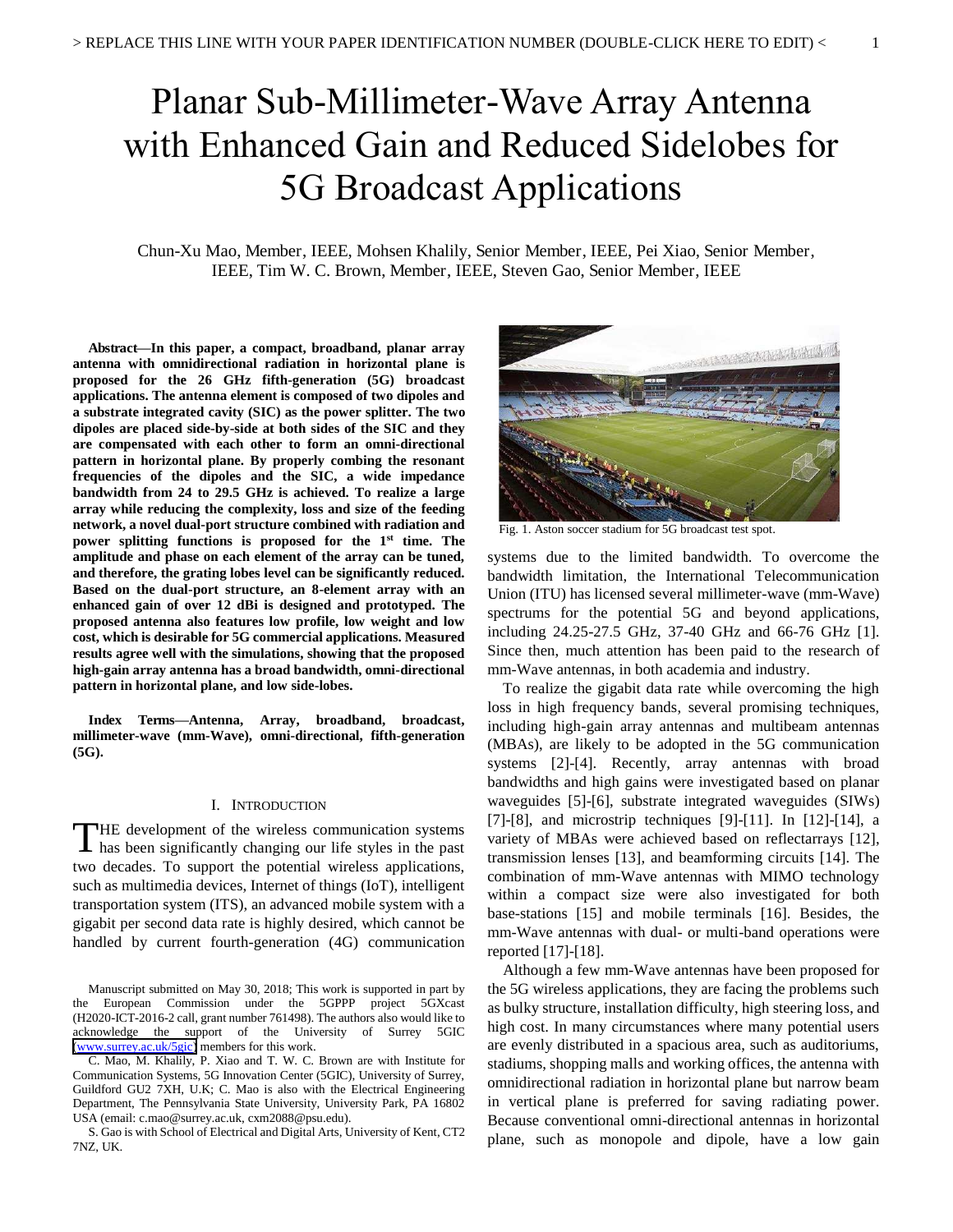

Fig. 2. Configuration of the proposed omni-directional antenna element. Lg  $= 8$  mm, Lc = 4 mm, Lp = 2.1 mm, Wp = 0.3 mm, Dis = 1.6 mm, p = 0.66 mm,  $d = 0.3$ mm, Ws = 0.4 mm, Ls1 = 0.95 mm, Ls2 = 1.1 mm, Ls3 = 0.95 mm,  $Ls4 = 0.4$  mm.

(2-4 dBi), an array antenna with multiple elements along vertical orientation is required to enhance the gain in horizontal plane. To the best of the authors' knowledge, very few mm-wave array antennas with the omni-directional radiation pattern in horizontal plane have ever been reported. In [19], a circular polarization omni-directional antenna element is proposed for 5G applications. But it suffers from limited bandwidth (27-28.5 GHz) and complex geometry.

 In this paper, a compact high-gain planar array antenna with omni-directional radiation in horizontal plane is proposed for the 5G broadcast applications. As a proof-of-concept, an array antenna is designed to cover the Aston Stadium in Birmingham, as shown in Fig. 1. The antenna can also be used in other scenarios. The novelty of this antenna includes: (1) a new method of realizing the omnidirectional radiation pattern in horizontal plane by employing two side-by-side dipoles; (2) substrate integrated cavity (SIC) is adopted in the antenna design to realize the power divider and also the resonant structure for enhancing the impedance bandwidth; (3) more importantly, a novel dual-port multi-functional structure which combines the functions of power dividing and radiation is investigated for realizing a large array. Compared with other reported works, the proposed antenna also features low cost, low profile, and low side-lobe.

This paper is organized as follow. Section II discusses the design principles, including SIC-based antenna element, dual-port radiation/transmission unit, and subarray. Section III presents the proposed 8-element array antenna. Section IV summaries the experimental and measurement results and followed by Conclusion.

#### II. ANTENNA ELEMENT AND SUBARRAY DESIGN

 In this part, the design principles and considerations of the targeted broadband omni-directional antenna element and its evolution processes are firstly illustrated. Then, a novel dual-port module is presented, which combines the functions of



Fig. 3. Configurations of the SIC-based structures: (a) two-way power splitter, (b) proposed dual-dipole antenna.

the radiation and power splitting to form an initial 2-element subarray.

#### A. Broadband Omnidirectional Dual-Dipole Element

For a 5G antenna working at a high frequency band up to 26 GHz, a broad impedance bandwidth is basically required. Fig. 2 shows the configuration of the proposed broadband antenna element, which consists of two side-by-side dipoles and a substrate integrated cavity (SIC) between them. The SIC serves as a two-way power splitter, which splits the input power evenly between the two dipoles. The square cavity is realized by connecting the top and bottom metallic layers with a circle metallic via holes. A grounded coplanar waveguide (CPWG) is used as the transformer between the microstrip line and the SIC [20]. The dominant resonant frequency of the SIC can be derived by using the substrate integrated waveguide (SIW) methods [21],

$$
f_o = \frac{c}{2\sqrt{\varepsilon_r}} \sqrt{\left(\frac{1}{L_{eff}}\right)^2 + \left(\frac{1}{W_{eff}}\right)^2}
$$
 (1)

where L<sub>eff</sub> and W<sub>eff</sub> are the effective length and width of the cavity,  $\varepsilon_r$  is the relative dielectric constant of the substrate. Here, due to  $L_{\text{eff}} = W_{\text{eff}}$  in this design, the equation (1) can be simplified as,

$$
f_0 = \frac{c}{L_{\text{eff}}} \sqrt{\frac{1}{2\varepsilon_r}}
$$
 (2)

where

$$
L_{\text{eff}} = L_{\text{c}} - \frac{d^2}{0.95 \,\text{p}}\tag{3}
$$

where d is the diameter of the via-hole, p is the space between two via holes. Here, the resonant frequencies of the SIC and dipoles are synchronically tuned to form the 2nd-order resonant circuit, which is beneficial to improving the impedance bandwidth [22]-[23]. This will be detailed in the following sections.

#### B. Evolution

The proposed horizontal plane omni-directional antenna is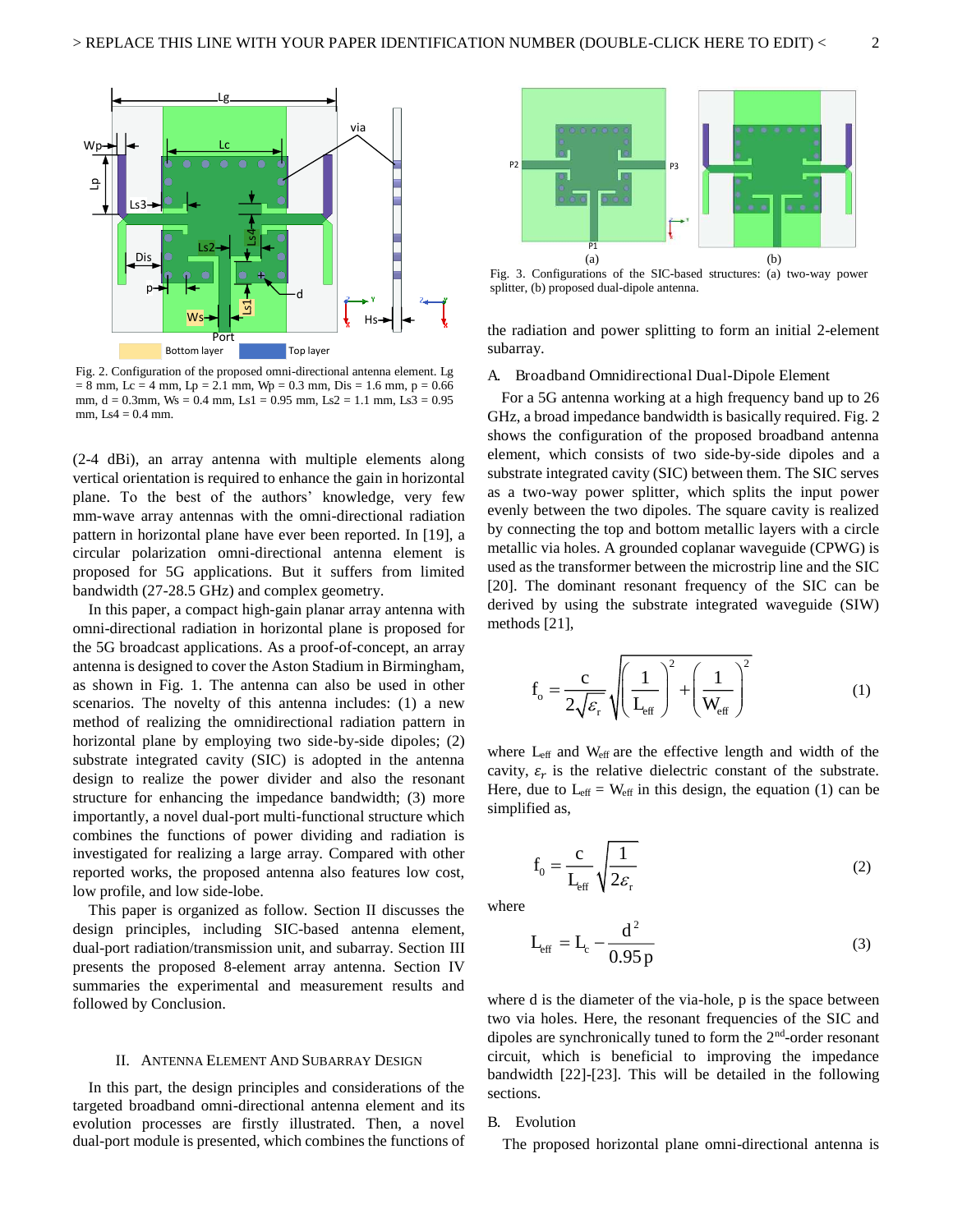

Fig. 4. Simulated S-parameters of the SIC-based power splitter and the proposed antenna element: (a) amplitudes of the power splitter, (b) phases of the power splitter, (c)  $S_{11}$  comparison between the power splitter and the antenna element in Fig. 3.

developed from a SIC-based two-way power splitter, as the configuration shown in Fig. 3(a). For comparison, the proposed antenna element is also shown in Fig. 3(b). The SIC-based power splitter is composed of a SIC and three microstrip lines as the outputs. The grounded CPWG is used to transform the microstrip to the SIC. Here, P1 is the input, while P2 and P3 are the two in-phase outputs. Because the splitter is symmetrical along the x-axis, the input power can be evenly split between the two outputs. The operating frequency of the cavity is determined by the dimension of the cavity, which can be evaluated using the equation (2). Compared with the power splitter, the antenna element is realized by cutting off the ground of the two outputs and extending two arms from the ground plane of the cavity. The length of each arm is about a quarter guided wavelength of the center frequency, 26 GHz.

Fig. 4 shows the simulated amplitude and phase properties of the S-parameters of the power splitter. As can be observed from Fig. 4(a), the center frequency of the power splitter is designed at 25.8 GHz and a -15dB bandwidth from 25 to 26.8 GHz is achieved. The curve lines of the  $S_{21}$  and  $S_{31}$  are overlapped with each other over the entire frequency band, indicating the input power can be evenly split between the two outputs (two dipoles for the antenna). Around the center frequency,  $|S_{21}|$  and  $|S_{31}|$  is about 3.2 dB, indicating a very low insertion loss of 0.2 dB, even at mm-Wave frequency band. Viewing the results in Fig. 4(b), we can see a similar phenomenon that the two outputs have the same phase characteristics.

To further enhance the impedance bandwidth, the counterpart antenna is achieved by conceiving a direct coupling between the dipoles and the SIC. This results in the  $2<sup>nd</sup>$ -order resonant characteristics at the input and therefore an improved impedance bandwidth with two reflection zeros can be



Fig. 5. Simulated  $S<sub>11</sub>$  with different parameters changed: (a) length of the grounded CPWG,  $L_{s1}$ ; (b) length of the grounded CPWG,  $L_{s2}$ ; (c) distance between the dipole and the SIC, Dis; (d) length of the dipole, Lp.

identified at 25 and 27.2 GHz, as shown in Fig. 4(c). Compared with the power splitter, the -15dB impedance bandwidth of the antenna is improved from 6.9% to 13.5%. In addition, due to the antenna is developed from a balanced power splitter, a balanced radiation at the two dipoles can be achieved.

The impedance matching performance of the antenna is mainly influenced by the grounded coplanar waveguide transformers between the SIC, the microstrip line, and the radiating dipoles. To illustrate it, parametric studies are carried out and shown in Fig. 5. Fig.  $5(a)$  and (b) show that the  $S_{11}$  of the antenna is improved as the lengths of the grounded CPWG increase, denoted as  $L_{s1}$  and  $L_{s2}$  in Fig. 2. Besides, the distance between the dipole and the cavity (denoted as Dis) and the length of the dipoles (denoted as  $L_p$ ) also have an evident effect on the matching performance of the antenna, as shown in Fig. 5(c) and (d). It should be noted that the values of the Dis and  $L_p$ can directly lead to the change of the dipole's resonant frequency. When the resonant frequencies of the SIC and dipoles are matched well, very good impedance matching performance can be achieved.

 Fig. 6(a) shows the simulated current distribution of the antenna element at 26 GHz. It is observed that the current is distributed evenly on the two dipoles. For each dipole, the currents on the two arms have the same orientation, generating the omnidirectional radiation pattern in the yz-plane. However, due to the obstruction of the metallic SIC, the pattern in the opposite direction of the dipole is suppressed. This uneven radiation can be compensated by employing two side-by-side dipoles located both sides of the cavity. In this way, the influence of the feeding networks on the radiation can be eliminated and a good omnidirectional radiation pattern in the H-plane is realized, as shown in Fig. 6(b). In the E-plane (xz-plane), a dumbbell-like radiation pattern is achieved.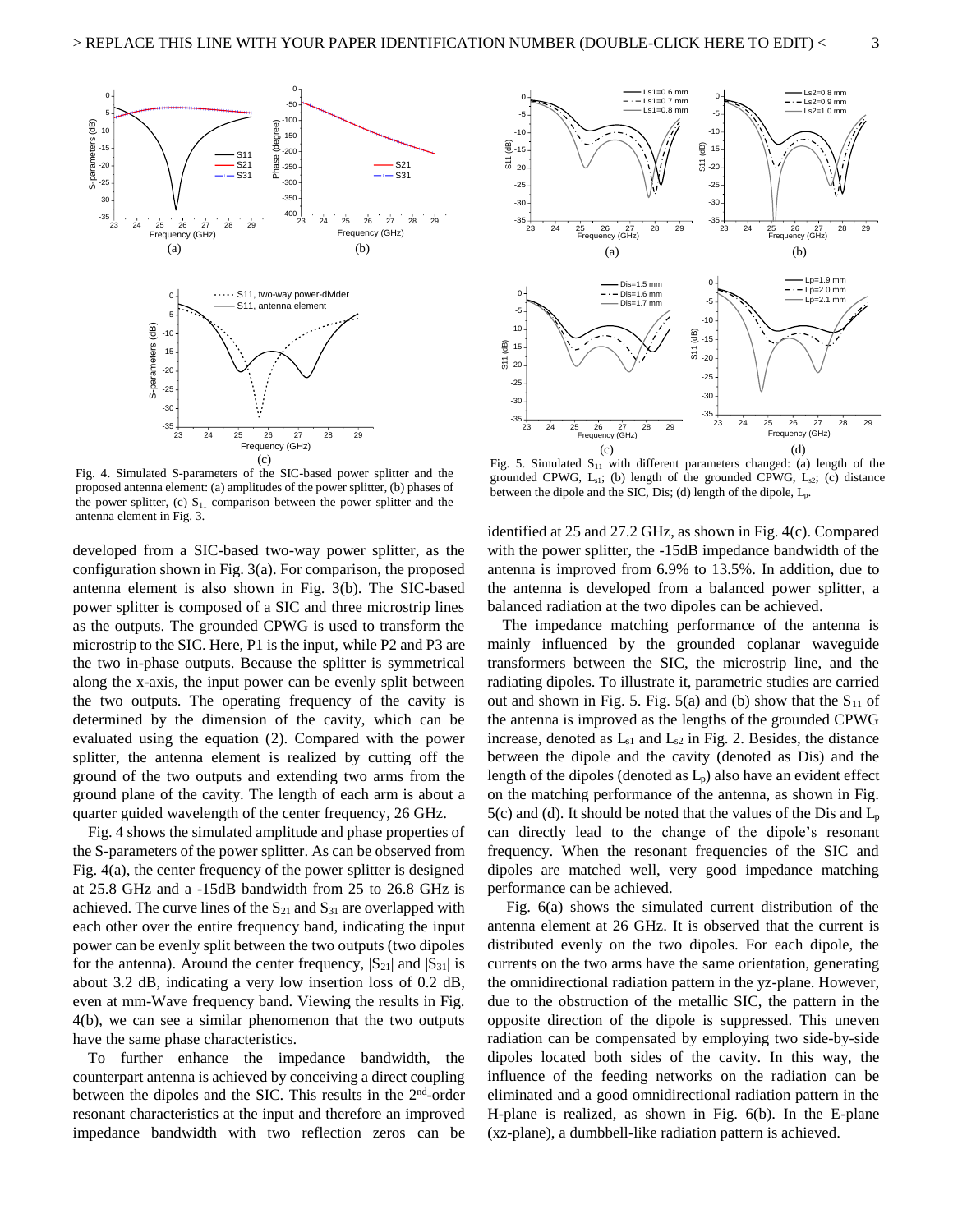

Fig. 6. (a) Simulated current distribution on the antenna element at 26 GHz; (b) simulated E- and H-plane radiation patters of the antenna.



Fig. 7. Configuration of the proposed dual-port radiation/transmission unit.

#### C. Dual-Port Radiation/Transmission Module

To realize a large array antenna, a conventional large multi-way power splitter is required [24]. This is usually a very challenging task for the omni-directional antenna array antenna, since a large feeding network will block the radiation in some directions, especially at mm-Wave frequencies, where the feed is electrically large. To overcome this problem, a novel dual-port compact module, which combines the functions of radiating and power splitting simultaneously, is proposed, as shown in Fig. 7. This multifunctional module is developed from the element in Fig. 2 with an additional output (P2) on the opposite side of input. The input power from the P1 is partly



Fig. 8. Simulated current distribution of the proposed dual-port radiation/transmission unit.



Fig. 9. Simulated  $S_{21}$  and radiation power of the dual-port unit with different Lt: (a)  $S_{21}$ , (b) radiation power.

transmitted to the two dipoles for radiation, and the rest power is transmitted through the SIC and output from P2. This dual-port radiation/transmission module can handle the radiation and power splitting without increasing the complexity of the design. To illustrate it, the current distribution of the dual-port module at 26 GHz is shown in Fig. 8. As can be seen, a part of the input power is evenly radiated out via the two dipoles. The rest of the power is output from the P2, which can be served as the input of another antenna element. Also, we can observe that the current intensity at the output is noticeably reduced as compared with the current at the input.

 Since the dual-port unit combines the functions of radiation and transmission of the input power, it is important to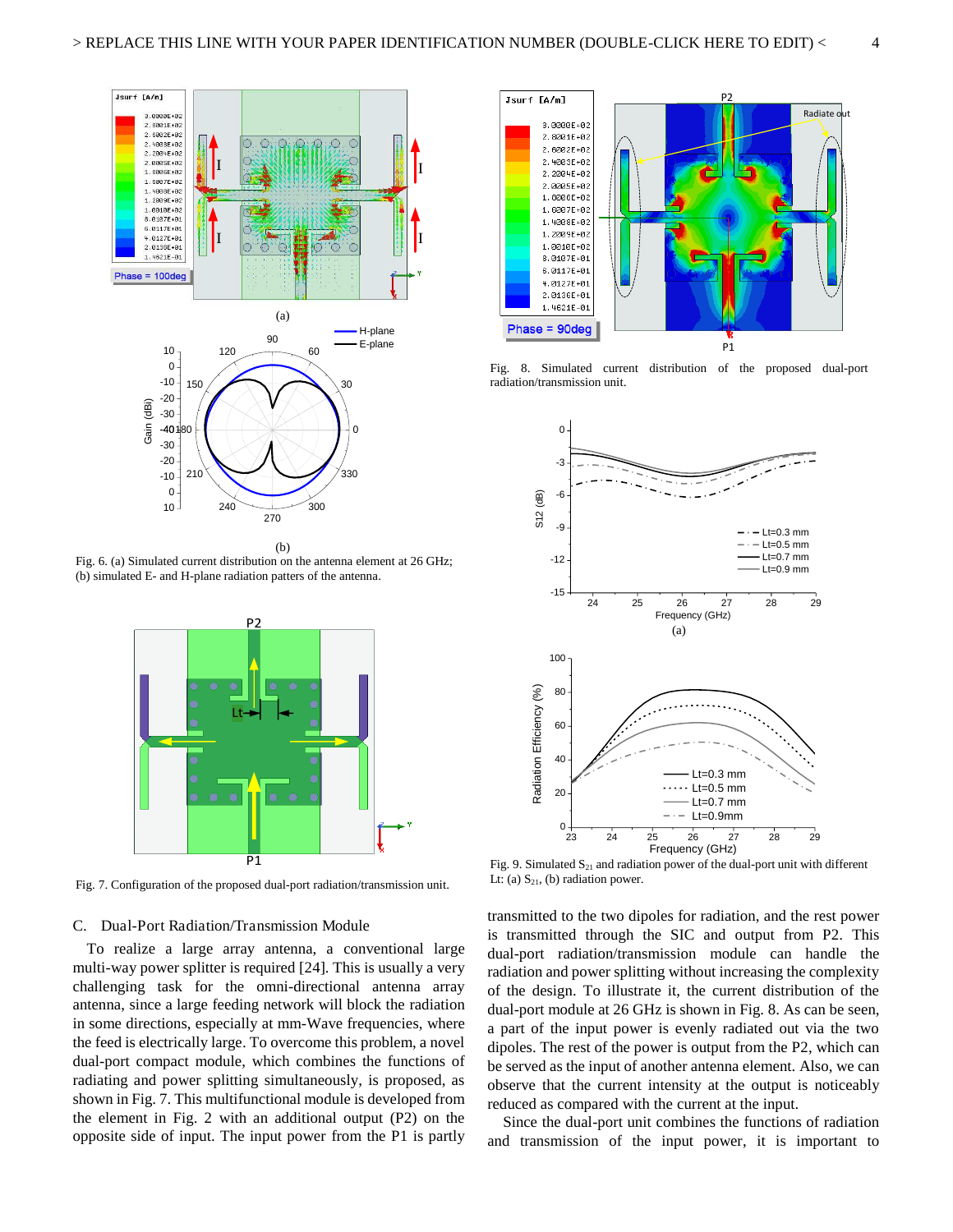TABLE I DISTRIBUTION OF THE TRANSMITION COEFFICIENT TO RADIATION EFFICIENCY DEPENDENT ON CPWG LENGTH

| Lt<br>(mm)    | Radiation<br>efficiency $(\%)$ | Transmission<br>coefficient (%) | Total efficiency<br>(% ) |
|---------------|--------------------------------|---------------------------------|--------------------------|
| 0.1           | 79%                            | 19.5%                           | 98.5%                    |
| 0.2           | 74%                            | 23.2%                           | 97.2%                    |
| 0.3           | 70%                            | 28.5%                           | 98.5%                    |
| 0.4           | 65%                            | 32.6%                           | 97.6%                    |
| 0.5           | 59%                            | 39.6%                           | 98.6%                    |
| $0.6^{\circ}$ | 53%                            | 44.3%                           | 97.3%                    |
| 0.7           | 49%                            | 47.2%                           | 96.2%                    |
| 0.8           | 44%                            | 50.1%                           | 94.1%                    |
| 0.9           | 39%                            | 53.3%                           | 92.3%                    |
| 1             | 35%                            | 56.6%                           | 91.6%                    |



Fig. 10. (a) Configuration of the  $1 \times 2$  subarray, (b) Simulated current distribution of the subarray at 26 GHz.  $L_d = 8$  mm,  $L_{ex} = 1$  mm.

understand how to control the proportion of the power for radiating out and the power for transmitting at the output. To illustrate it, a parametric study has been carried out, which shows that the length of the grounded CPWG between the cavity and P2 has a significant influence on the power distribution, denoted as  $L_t$  in Fig. 7. Fig. 9(a) shows the simulated  $S_{21}$  of the dual-port module with different  $L_t$ . The results show that the power transmitted from the P1 to the P2 increases as  $L_t$  increases from 0.3 mm to 0.9 mm. Correspondingly, the power radiating out from the dipoles is reduced from 80% to 45%. Thus, the proportion of the radiation power and transmission power can be easily controlled by adjusting the length of  $L_t$ . This fact is very useful in the array antenna design, which will be detailed in the following parts.

To support the array antenna design in the next section, the proportion of the radiation power, transmission power and the total efficiency of the dual-port module variation with different  $L<sub>t</sub>$  is extracted through the HFSS full-wave simulation and summarized in Table-I. As  $L_t$  increases from 0.1 mm to 1 mm, the proportion of the radiation power decreases from 79% to 35%. In contrast, the proportion of transmission between the two ports is increased from 19.5% to 56.6%. The total



Fig. 11. Simulated radiation patters of the  $1 \times 2$  subarray at 26 GHz: (a) E-plane, and (b) H-plane.

efficiency, which combines the radiation portion and transmission portion, is maintained over 90% when  $L_t$  is changed from 0.1 to 1 mm, showing that the proposed dual-port module has a high efficiency.

#### D. Subarray

Based on the studies of the antenna element and the dual-port module, a  $1 \times 2$  subarray operating at 26 GHz is first investigated by simply connecting them using a microstrip, as shown in Fig.  $10(a)$ . The distance between the two elements,  $L_d$ , is set as 8 mm, which is around 0.7 wavelengths at 26 GHz. A meandered microstrip line is used to connect the output of the radiation/transmission module with the input of the other antenna element. The length of the microstrip line is used to control the phase delay between the two elements and thus in-phase radiation characteristics can be achieved.

Fig. 10(b) shows the simulated current distribution on the subarray at 26 GHz. It is observed that the antenna has the in-phase current distribution on the two sets of dipoles, which results in an enhanced directivity in the far-field. Moreover, the strength of the current on the two elements are almost identical, which is realized by adjusting the length of Lt, as indicated in Table I. Since traditional two-way power splitting networks and impedance transformers are not needed in this design, the size and complexity of the subarray are significantly reduced. Moreover, because the microstrip transmission line is placed between the radiation elements, the blockage of the feeding networks on the radiation pattern can be avoided. It should be noted that there are some current flowing along both edges of the copper plane outside the cavity, which is mainly induced by the radiating dipoles on both sides.

Fig. 11 shows the simulated co- and cross-polarization radiation patterns in E and H-plane, respectively. It is observed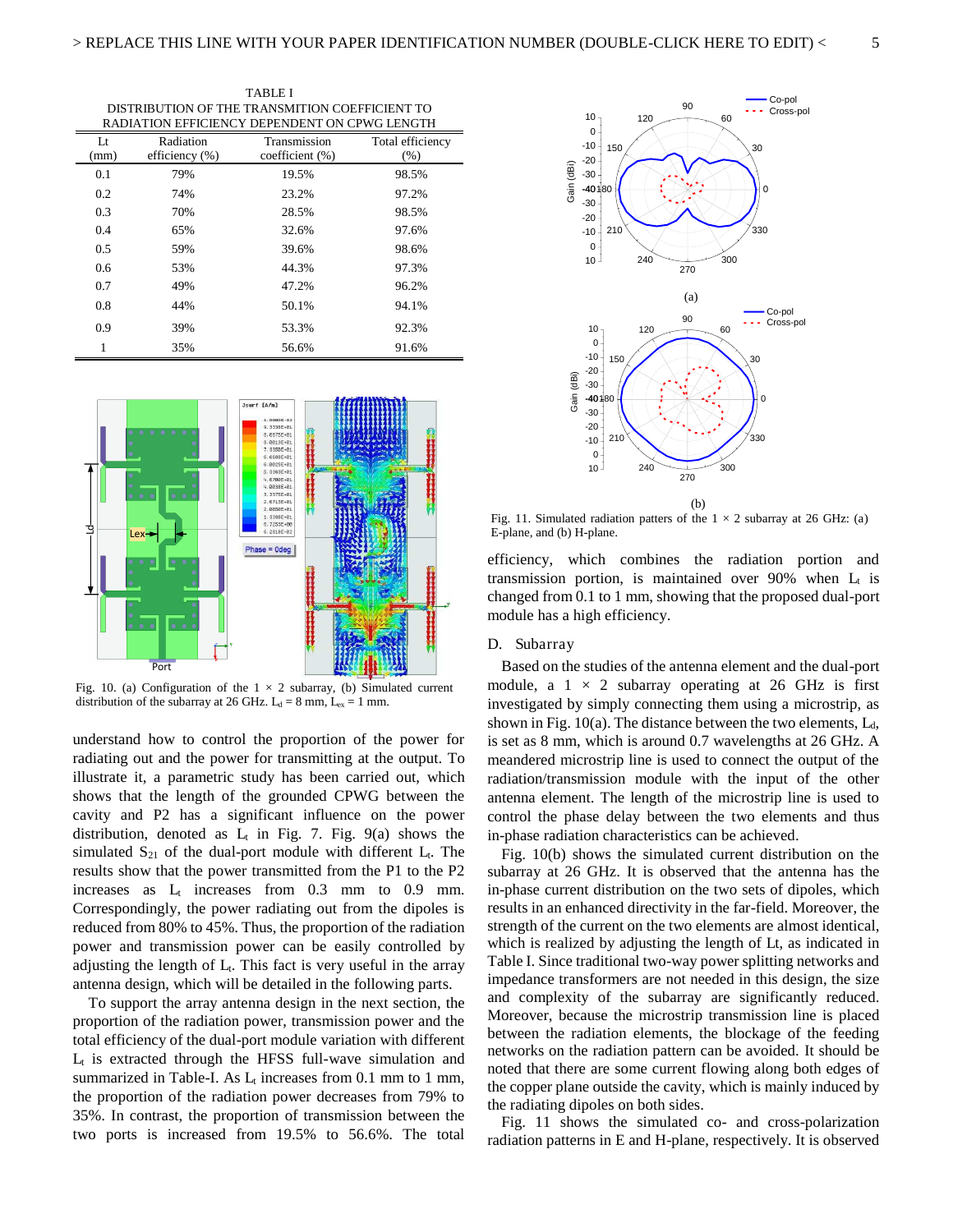

(b)

Fig. 12. Configurations of the proposed antenna arrays: (a)  $1 \times 4$  subarray, (b)  $1 \times 8$  array. Lt1 = 0.9 mm, Lt2 = 0.7 mm, Lt3 = 0.5 mm.



Fig. 13. Simulated current distribution of the proposed antenna arrays at 26 GHz.

that the subarray exhibits a good omni-directional radiation performance in the H-plane (yz-plane). In the E-plane (xz-plane), the antenna exhibits a dumbbell-like radiation pattern with a gain of 7 dBi. Besides, the antenna exhibits a very low cross polarization discrimination (XPD).

#### III. HIGH-GAIN OMNI-DIRECTIONAL ARRAY ANTENNA

To enhance the gain, a  $1 \times 8$  array antenna is conceived based on the elements and subarrays proposed, as shown in Fig. 12(b). The  $1 \times 8$  array is composed of two  $1 \times 4$  subarrays, which is shown in Fig. 12(a). For each  $1 \times 4$  subarray, four antenna elements are connected in series without incurring bulky feeding networks. To produce a good radiation performance with a low sidelobe, it is crucial to control the power distribution on each element. Traditionally, a gradient power distribution on the elements of an array could effectively suppress the unwanted sidelobes. By using the HFSS full-wave simulation, the proportion of the power on the four elements is set as 4: 2.5: 1.5: 1. Looking up the Table-I, the lengths of the transformers, denoted as  $L_{t1}$ ,  $L_{t2}$  and  $L_{t3}$ , are chosen as  $L_{t1} = 0.9$ mm,  $L_{t2} = 0.7$  mm,  $L_{t3} = 0.5$  mm, respectively.

It should be noted that the  $1 \times 8$  array is conceived by mirroring the  $1 \times 4$  subarray along the symmetrical axis and connected using an out-of-phase two-way power splitter. Therefore, the proportions of the radiation power on the elements (from the left to the right) are 1: 1.5: 2.5: 4: 4: 2.5: 1.5: 1. Fig. 13 shows the current distribution of the proposed  $1 \times 8$ array at the center frequency 26 GHz. It is observed that the current intensity is gradient from the central part to the two ends of the array antenna.

#### IV. RESULTS AND DISCUSSION

The proposed  $1 \times 8$  array antenna was prototyped and shown in Fig. 14. To facilitate the soldering with an mm-Wave connector, the antenna is slightly enlarged, and the overall size of the prototype is 66 mm  $\times$  15 mm  $\times$  0.3mm. Simulation results shows that this change has no evident influence on the antenna performance. Fig. 15 shows the simulated and measured S-parameters of the array antenna. Both results agree reasonably well with each other, showing a broad impedance bandwidth from 24 to over 29 GHz. The minor discrimination between the simulation and measurement is caused by the fabrication tolerance and the influence of the high-frequency connector.

Fig. 16 shows the simulated and measured antenna gains of the proposed  $1 \times 8$  array antenna. The measured results agree well with the simulations over a broadband. The antenna has a flat gain of over 10 dBi from 24.8 to 27.7 GHz. In the frequency band of interest, the average measured gain is around 11.5 dBi, which is about 1 dB below the simulations. This is attributed to the insertion losses of the connectors and cables. The gain gradually decreases beyond the band, which is mainly caused by the deformation of the radiation pattern and impedance mismatching. The simulated radiation efficiency is over 90% in the band of interest. Due to the limitation of measurement, the measured radiation efficiency is not provided.

 Fig. 17 shows the simulated and measured normalized radiation patterns of the proposed array antenna at 26 GHz. The measured results agree well with the simulations, showing the quasi omni-directional radiation pattern in the horizontal plane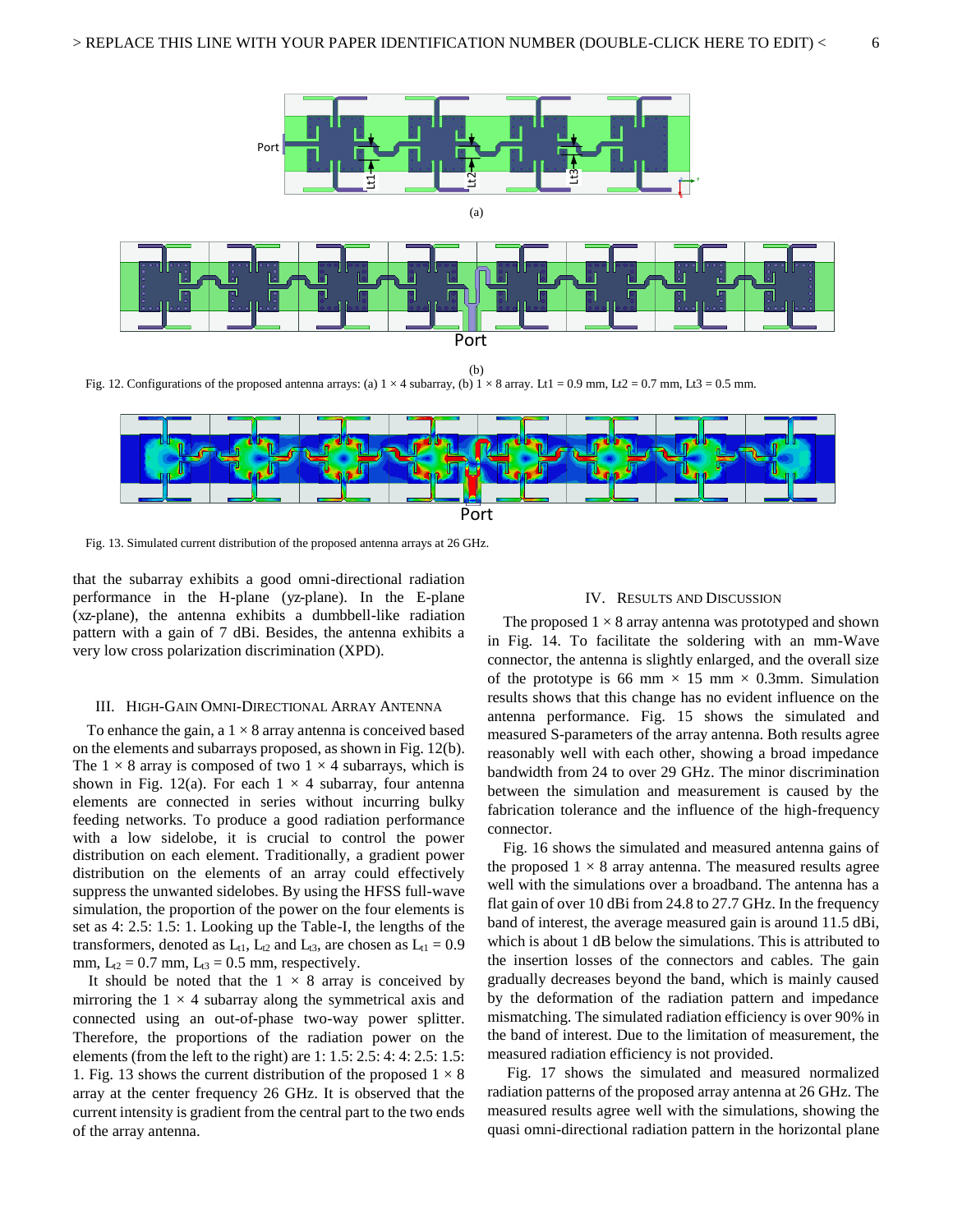

Fig. 14. Prototype of the proposed  $1 \times 8$  array antenna: (a) back view, (b) front view.



Fig. 15. Simulated and measured S-parameters of the  $1 \times 8$  array.



Fig. 16. Simulated and measured antenna gain and radiation efficiency.

(yz-plane). In the E-plane (xy-plane and xz-plane), the antenna exhibits the maximum radiation in the horizontal plane. The measured 3-dB beam-width is 13.3° and the sidelobes are lower than -15 dB. The measured XPD in main beams direction is over 20 dB.

#### V. CONCLUSION

In this paper, a compact linear sub-millimeter-wave array antenna with enhanced gain and omni-directional radiation is proposed for 5G broadcast applications. The proposed antenna is realized by using two side-by-side dipoles and a SIC-based



Fig. 17. Simulated and measured normalized radiation patterns of the array antenna at 26 GHz, (a) yz-plane, (b) xy-plane, and (c) xz-plane.

power splitting network between them. Omni-directional radiation in horizontal plane is achieved over a broad bandwidth thanks to the integrated design of dual-dipole and SIC. In addition, a novel multi-functional module which combines the functions of radiation and transmission is put forward and studied carefully. The methods of controlling the proportion of radiating power and transmission power are investigated for the  $1<sup>st</sup>$  time. To validate the concept, an 8-element array antenna with the gain of over 11 dBi is realized without resorting a large feeding network. Such a compact, low-profile, planar antenna could significantly reduce the manufacturing and installation cost in the potential 5G applications. The antenna is prototyped and tested and measured results agree well with the simulations.